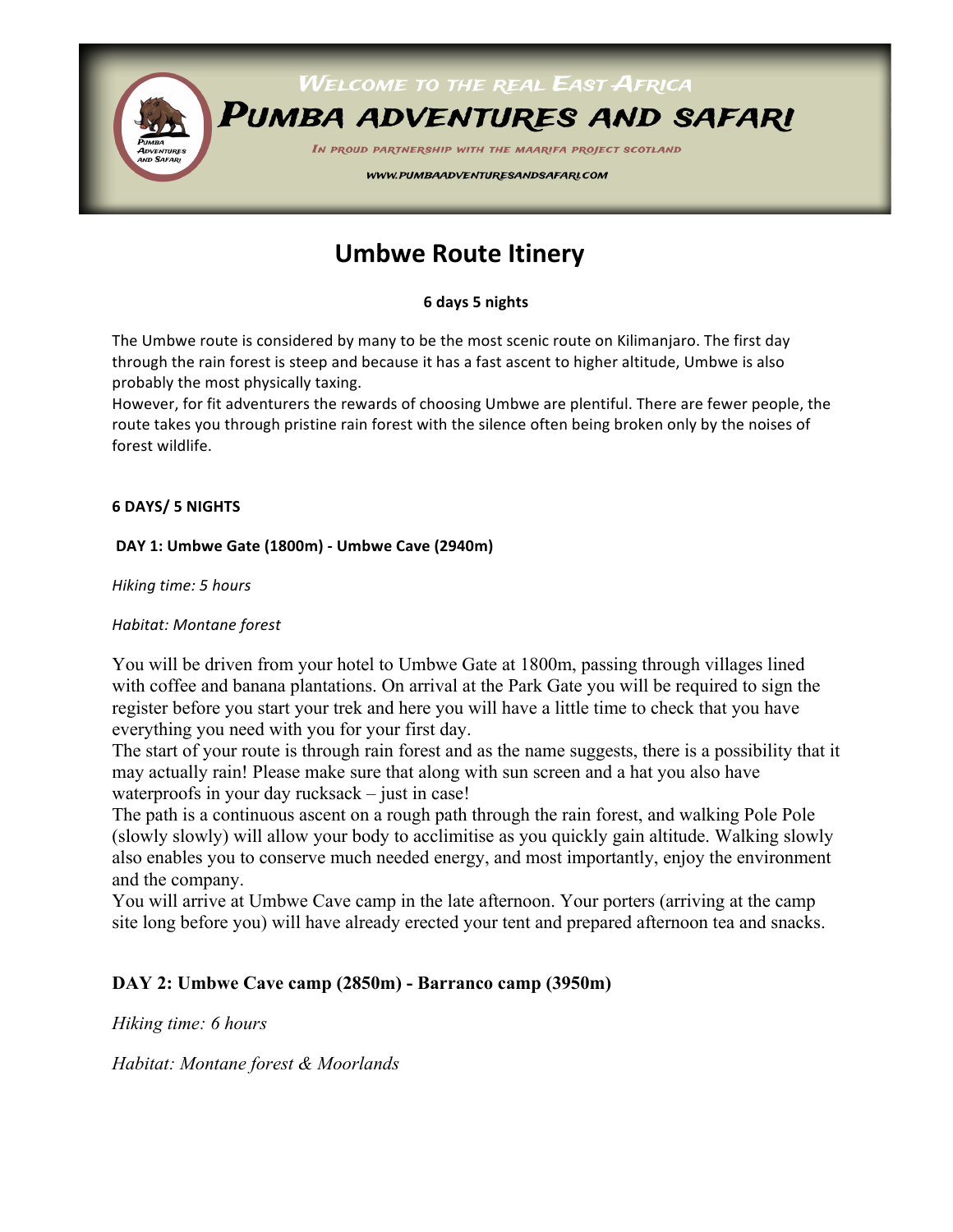Shortly after leaving the camp the forest starts thinning and is replaced by rockier terrain, sparser undergrowth and straggly, moss-covered trees. The path continues along a narrow, spectacular ridge. As you gain higher altitude, you will catch glimpses of Kilimanjaro rising majestically ahead of you - etched against the blue sky and enticing you onwards. After an atmospheric day of ascent, the path flattens on the approach Barranco Valley, then descends slightly to the Barranco camp. The camp is spectacularly situated in the valley below the Breach and the Barranco Wall, and your campsite provides wonderful views. It is very cold here in the evening and at night, so be prepared to change into extra warm layers before the sun sets. From Barranco Camp you can watch the glowing shades of the setting sun light up the environment, constantly changing it as though in a slide show.

#### **DAY 3: Barranco camp (3950m) – Karanga Camp (4040m)**

*Time (average)*: 3-4 hours

Distance: 5 km

*Habitat: Alpine desert*

On day 3 you will awake early to ensure a good start as the sun starts shining on the steep 'Breakfast Climb'; a 257 meter scramble up the Barranco Wall. Barranco Wall *looks* more intimidating that it is in practice. Although steep, there is a good path all the way up and you will be amazed at how quickly and lightly the porters skip past you carrying all your equipment. In places you will need to use your hands as well as your feet, and your guides remain with you at every point to help or support if required. As you slowly traverse the wall to the top of the Karanga Valley your hard work is rewarded by the views. You can see back down towards the Barranco Camp and across the valley, giving a different perspective than you had when in camp. Then as you top out above the clouds you can rest a while soaking in the stunning views all around you.

From here you follow a path that meanders through the Karanga Valley up and over intervening ridges and valleys and finally down to Karanga Camp (4040 meters).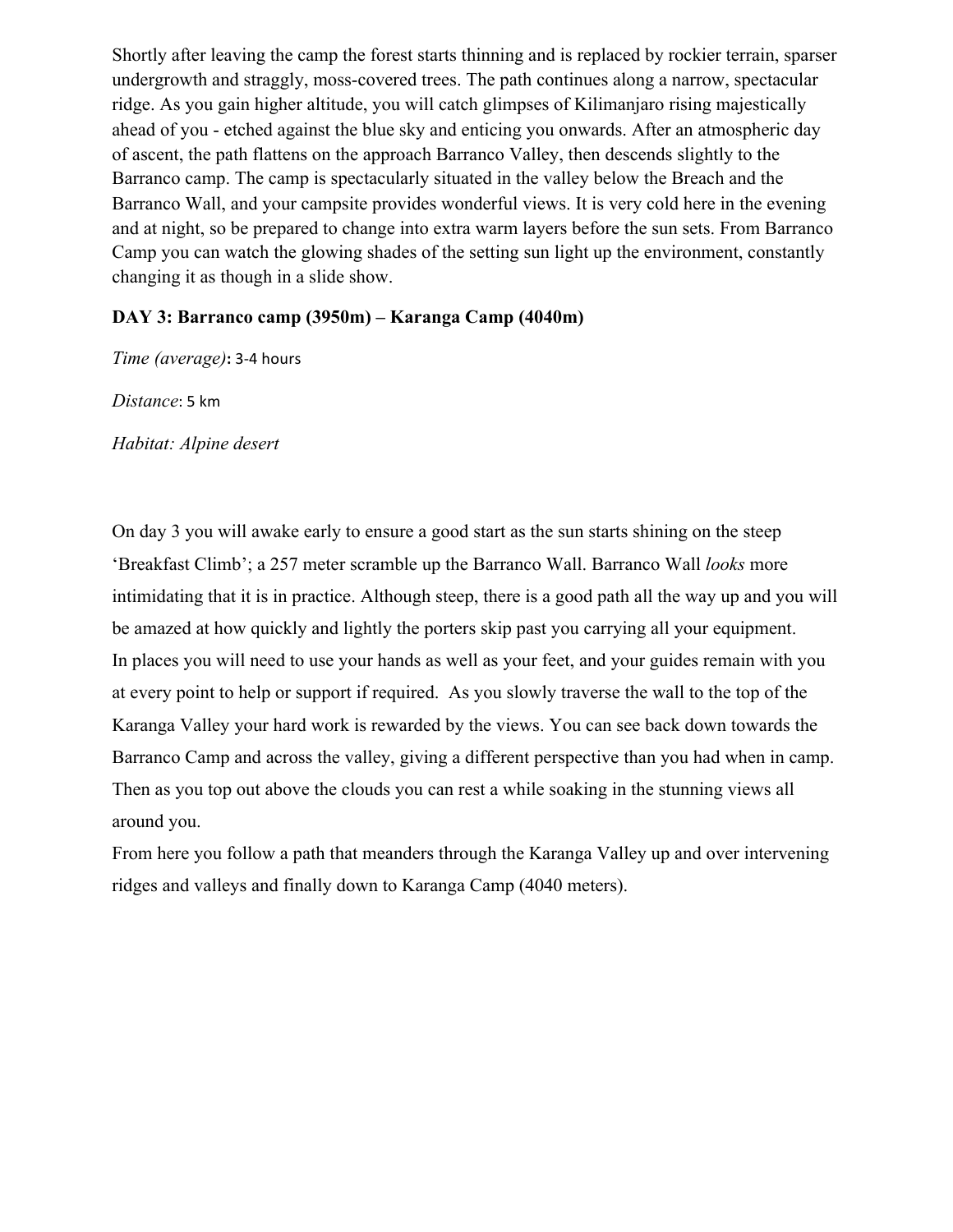### **DAY 4: Karanga Camp (4040m) - Barafu camp (4550m)**

#### *Time: approximately 4 hours*

### *Habitat: Alpine desert*

From Karanga Camp you follow a path that meanders through the Karanga Valley over intervening ridges and valleys to Barafu (4,680m) - your final ascent camp. On arrival you can soak up the view across the valley below to the rugged Mwenzi then rest in the shade of your tent before dinner. This is a long day for trekkers on the Umbwe, Machame and Lemosho routes as the final ascent to the summit (Uhuru Peak 5895m) starts this night. Rest stay hydrated, eat and sleep as much as possible. You will be awoken around 11pm for a hot drink and light snack before beginning your summit ascent at midnight. It is always a good plan to be organised with all your clothing to hand and your head-torch, camera and spare batteries kept somewhere warm to preserve the battery life.

## **Day 5 – Barafu Camp (4,680 meters) to Uhuru Peak (5,895 meters) and then Mweka Camp (3,100 meters)**

*Distance: 4.5km / 3 miles ascent and then 11km / 7 mile descent Trekking time: 6-8 hours to the summit and then 5-8 hours to Mweka Zone: Glacial zone and the all preceding zones*

Day 5 starts at midnight with a long upwards zigzagging hike with the stars above you and the heavy scree of Kibo under your feet. The going now is very slow, rough and tough. You will need to dig deep into your physical and emotional reserves at this point to maintain a consistent pace as you push yourself up to the crater rim. Pole pole (slowly slowly) is the mantra! After around 6 hours you will reach Stella Point (5,739m.) where you will rest, have some drinks and snacks as you watch the dawn light the sky and the sun rise in its flaming glory over this spectacular mountain landscape. We recommend you have your camera ready at this point to record the sun rising on your achievement so far.

From Stella Point it is another 1-2 hours of a steady climb onto the crater rim and along to Uhuru Peak (5,895m.).

**NOTE:** Around 60% of climbers stop at Stella Point but most can make it to the summit if they can find the strength to push through.

Your guides are looking after you every step of the way and want you to reach the summit as much as you do – however, if you are experiencing severe AMS symptoms you must descend immediately.